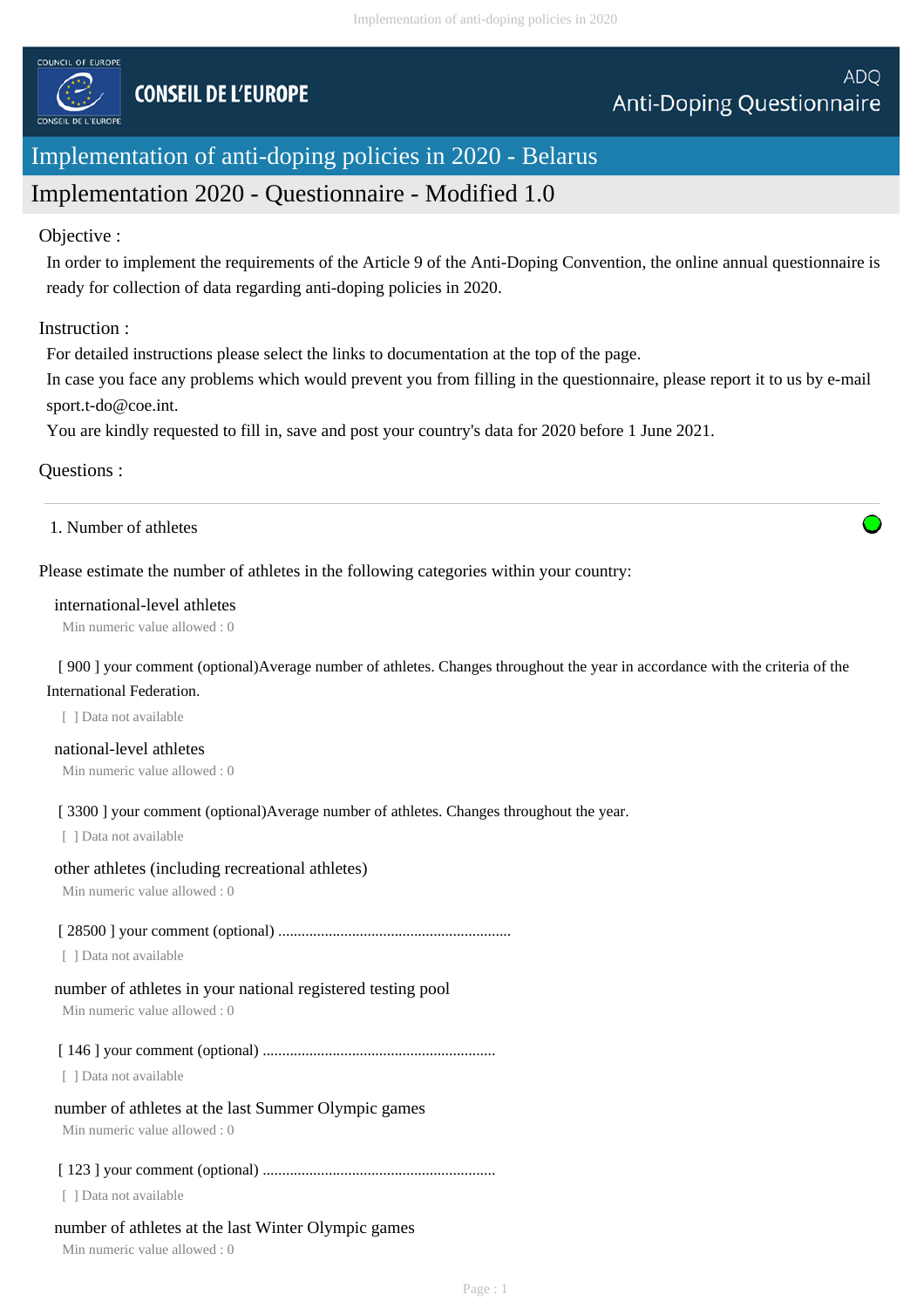| [ ] Data not available                                                                                                                      |
|---------------------------------------------------------------------------------------------------------------------------------------------|
| number of athletes at the last Summer Paralympic games<br>Min numeric value allowed: 0                                                      |
| [ ] Data not available                                                                                                                      |
| number of athletes at the last Winter Paralympic games<br>Min numeric value allowed: 0                                                      |
| [ ] Data not available                                                                                                                      |
| 2. Doping definition                                                                                                                        |
| What is the definition of "doping in sport" used in your country?                                                                           |
|                                                                                                                                             |
|                                                                                                                                             |
| [X] World Anti-Doping Code. Your comment (optional) Anti-doping Rules of the Republic of Belarus (based on WADC)                            |
|                                                                                                                                             |
| 3. Doping list                                                                                                                              |
| Which list of banned pharmacological classes of doping agents and doping methods (i.e. Prohibited List) is implemented in<br>your country?  |
| [X] Prohibited List, as adopted by the Executive Committee of WADA. Your comment (optional)                                                 |
| List of banned pharmacological classes of doping agents and doping methods, as adopted by the Monitoring Group (T-DO). Your                 |
| ] Prohibited List, as adopted by the Conference of Parties of the International Convention against Doping in Sport (UNESCO). Your           |
| [X] Other, please specify :based on WADA Prohibited list the Government adopted the Republican List of prohibited substances and<br>methods |
| 4. Additional doping lists                                                                                                                  |
| For the purposes of restricting availability of doping substances, are there other lists than those defined in the question 3?              |
| (X) Yes, please specify: List of highly effective and toxic substances                                                                      |
|                                                                                                                                             |
| 5. Anti-doping laws                                                                                                                         |
| Are there any anti-doping laws in your country?                                                                                             |
|                                                                                                                                             |

[ X ] Other public law rules, please specify: Provisions in Physical Culture and Sport Act of the Republic of Belarus; The Anti-doping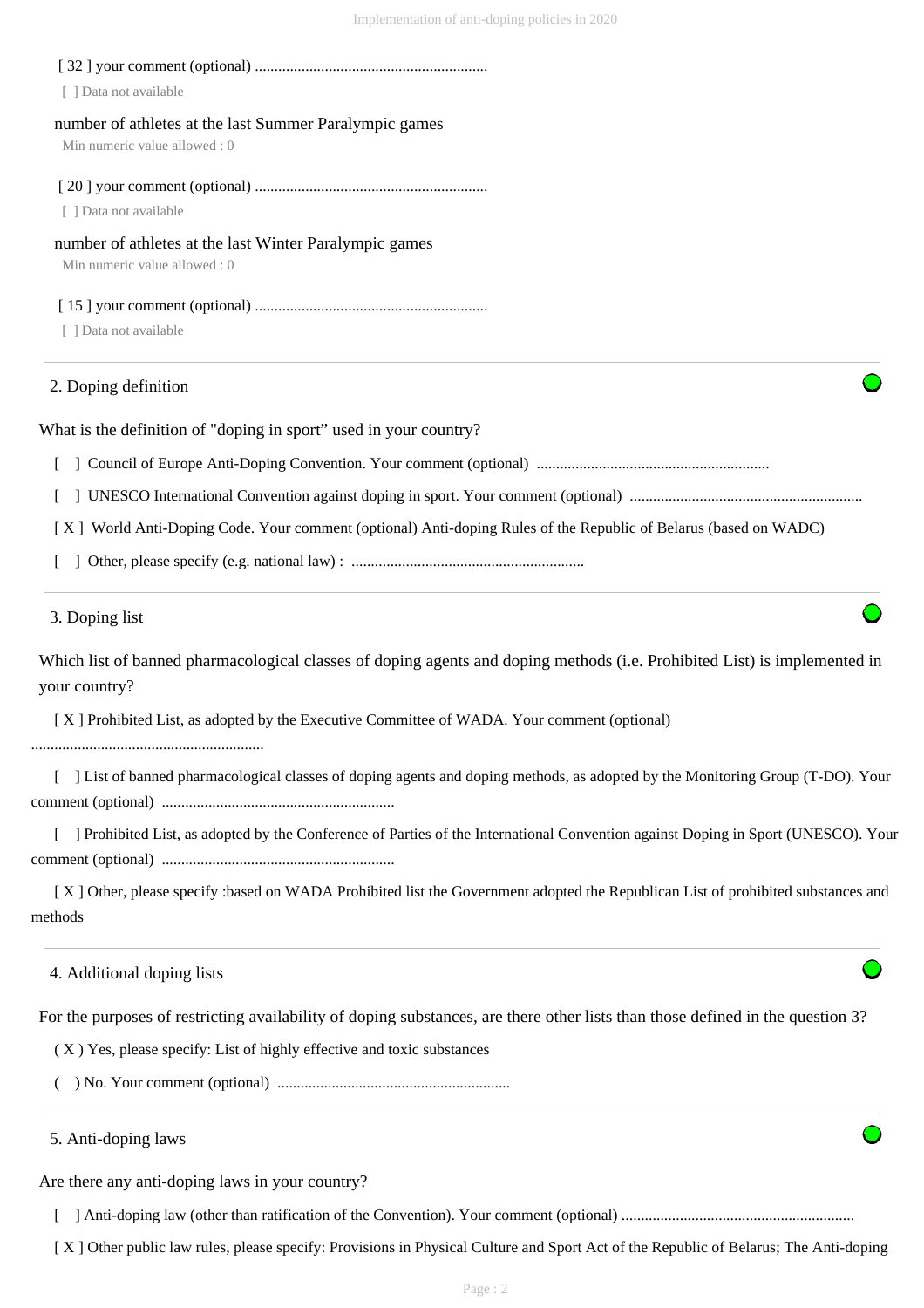Rules of the Republic of Belarus; Decree of the President of the Republic of Belarus N 201 on fighting Doping in Sport, 2018 which establishes the main aspects of additional responsibility of subjects

[ ] No. Your comment (optional) ............................................................

| 6. National Anti-Doping Organisation (NADO) |  |
|---------------------------------------------|--|
|---------------------------------------------|--|

What is the legal status of your national anti-doping organisation? Please upload the statutes, if possible

- ( ) Public authority. Your comment (optional) ............................................................
- ( ) Non-governmental organisation. Your comment (optional) ............................................................
- ( ) Private company. Your comment (optional) ............................................................
- ( ) National Olympic Committee acting as a NADO. Your comment (optional) ............................................................
- ( X ) Other, please specify :Governmental Institution, Independent Legal Entity

## 7. NADO activities

Which of the activities below are conducted by your national anti-doping organisation? Please upload the organisational chart, if possible

|                                                | Yes. Your comment<br>(optional)                                                                                                                                                                                          | No, please specify which<br>organisation is in charge |
|------------------------------------------------|--------------------------------------------------------------------------------------------------------------------------------------------------------------------------------------------------------------------------|-------------------------------------------------------|
| Co-ordination of action by public authorities  | (X) Intergovermental Anti-<br>Doping Coordination Board<br>under the Council of Ministers<br>of the Republic of Belarus                                                                                                  |                                                       |
| Co-ordination of the fight against trafficking | (X) Intergovernmental<br>Anti-Doping Coordination<br>Board under the Council of<br>Ministers of the Republic of<br>Belarus in cooperation with the<br>Ministry of Internal Affairs and<br><b>State Customs Committee</b> |                                                       |
| Testing (doping control)                       | (X)                                                                                                                                                                                                                      |                                                       |
| Results management                             | (X)                                                                                                                                                                                                                      |                                                       |
| Disciplinary procedures                        | (X) Disciplinary Anti-<br>Doping Panel                                                                                                                                                                                   |                                                       |
| Education and/or information                   | (X)                                                                                                                                                                                                                      |                                                       |
| Research                                       | $(X)$ and Republican<br>Scientific and Practical Sports<br>Center, National Anti-Doping<br>Laboratory, Belarusian State<br>University of Physical Culture                                                                |                                                       |

## 8. Funding of anti-doping programme

# What was the annual budget of the NADO for the 2020 calendar year?

Min numeric value allowed : 0

## [ 614730 ] amountEuroCurrency

[ ] Data not available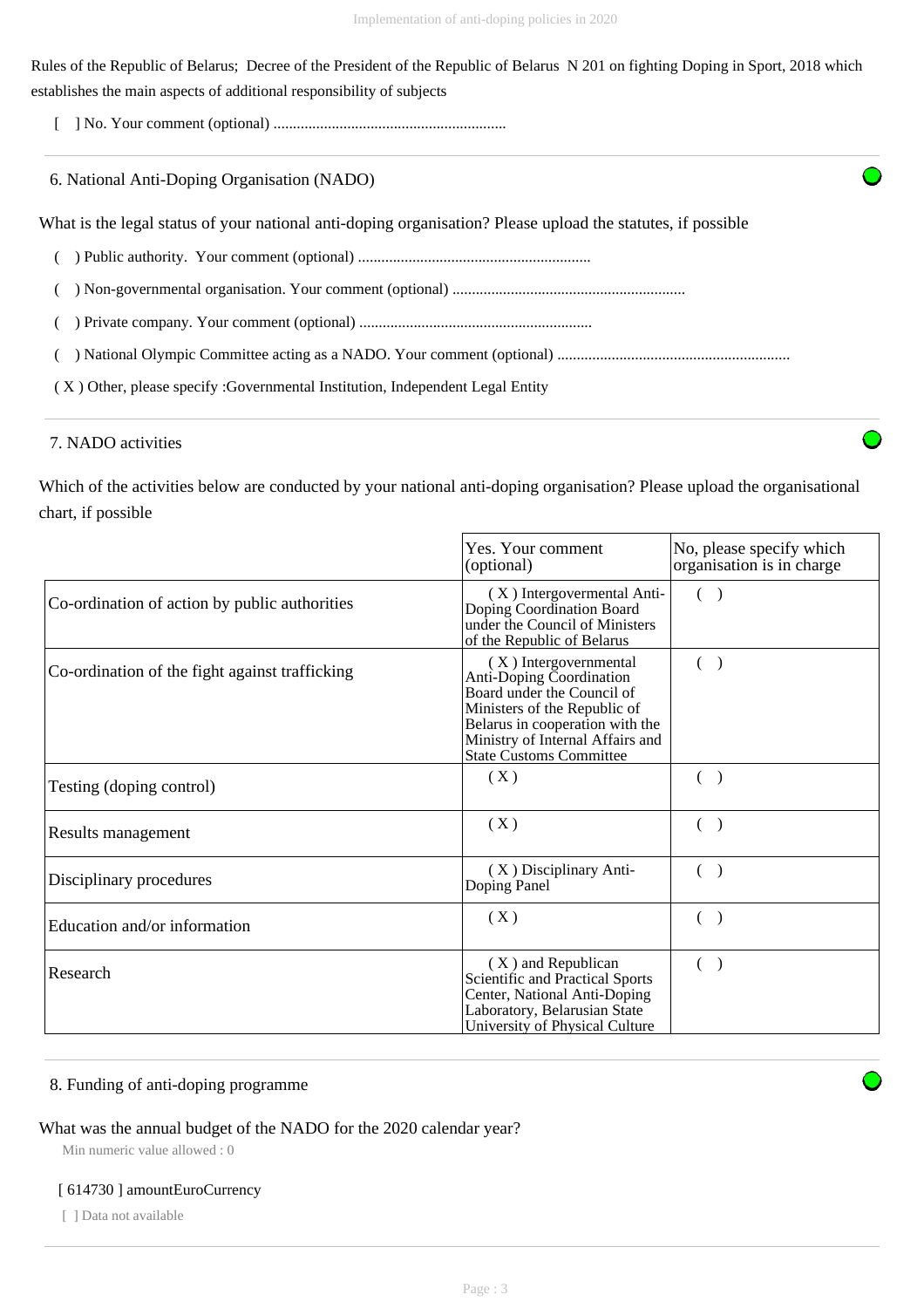## 9. Funding sources

How is the NADO funded? Please select all that apply and indicate an estimate in percentages:

| [X] Government90.01%                                                                    |  |
|-----------------------------------------------------------------------------------------|--|
|                                                                                         |  |
| L                                                                                       |  |
| [X] Other sports organisation(s)0.59%                                                   |  |
| [X] Fee for service9.4%                                                                 |  |
|                                                                                         |  |
|                                                                                         |  |
| 10. Distribution of funding                                                             |  |
| What percentage of NADO's annual budget is put towards the following core programs?     |  |
| [24.49] Testing (including equipment, transportation, sample collection personnel fees) |  |
| [42.29] Sample analysis                                                                 |  |
| [1.3] Investigations                                                                    |  |
| [4.29] Education                                                                        |  |
| [0] Research                                                                            |  |
| [2] Results Management/Legal                                                            |  |
|                                                                                         |  |
| [0] Therapeutic Use Exemptions (TUEs)                                                   |  |
|                                                                                         |  |

Are other institutions funding any parts of the national anti-doping programme (e.g. laboratories, research, WADA

contribution, Unesco Voluntary Fund)

( ) Yes, please describe ............................................................

 $(X)$  No

12. Sport budget

What amount has been allocated to sport from the State budget through the national ministry responsible for sport for the year 2020?

[ 55667870 ] amountEurocurrency / other information

[ ] Data not available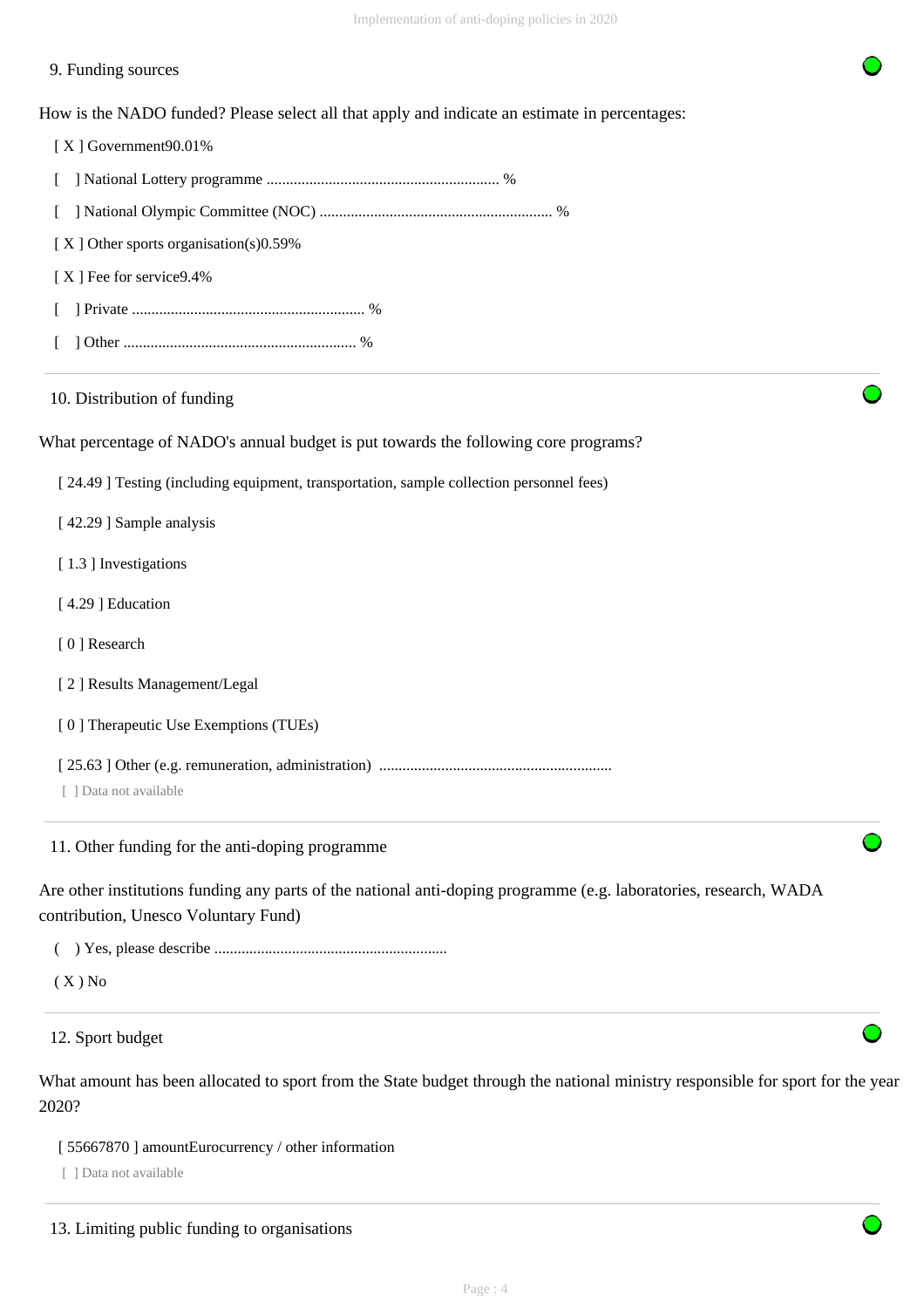Is public funding withheld from organisations that do not comply with anti-doping regulations and related legal instruments?

( X ) Yes, all funding is withheld; your comment (optional) ............................................................

( ) A limited amount of funding is withheld; your comment (optional) ............................................................

( ) No financial implications; your comment (optional) ............................................................

( ) Information not available; your comment (optional) ............................................................

14. Limitation of public funding of persons

Is sport-related financial assistance provided by public authorities withheld from banned athletes or athlete support personnel during the period of their suspension?

( X ) Yes, all funding is withheld; your comment (optional) ............................................................

( ) A limited amount of funding is withheld; your comment (optional) ............................................................

( ) No; your comment (optional) ............................................................

 ( ) Not applicable (no sport-related financial assistance is provided by public authorities to athletes or support personnel); your comment (optional) ............................................................

( ) Information not available; your comment (optional) ............................................................

15. Testing programme

Does your country have a national testing programme?

 $(X)$  Yes

- ( ) No, please explain ............................................................
- 16. Elements of the testing programme

What elements of the testing program are implemented by the NADO?

[ X ] Risk assessment and test distribution planning (TDP)

[X] Registered testing pool

- [ X ] Random selection of athletes
- [ X ] Targeted selection of athletes
- [ X ] In-competition testing
- [ X ] Out-of-competition testing
- [ X ] No-advance notice testing
- [X ] Blood testing
- [ X ] Athlete biological passport (ABP) modules
- [X] Other elements, please specifyTesting pool, other pools

[ ] If some elements are implemented by another body, please specify which bodyAPMU (Seiherdorf)

Is your NADO or part of its procedures certified according to a quality standard (such as ISO or any other quality assurance

<sup>17.</sup> Quality certificate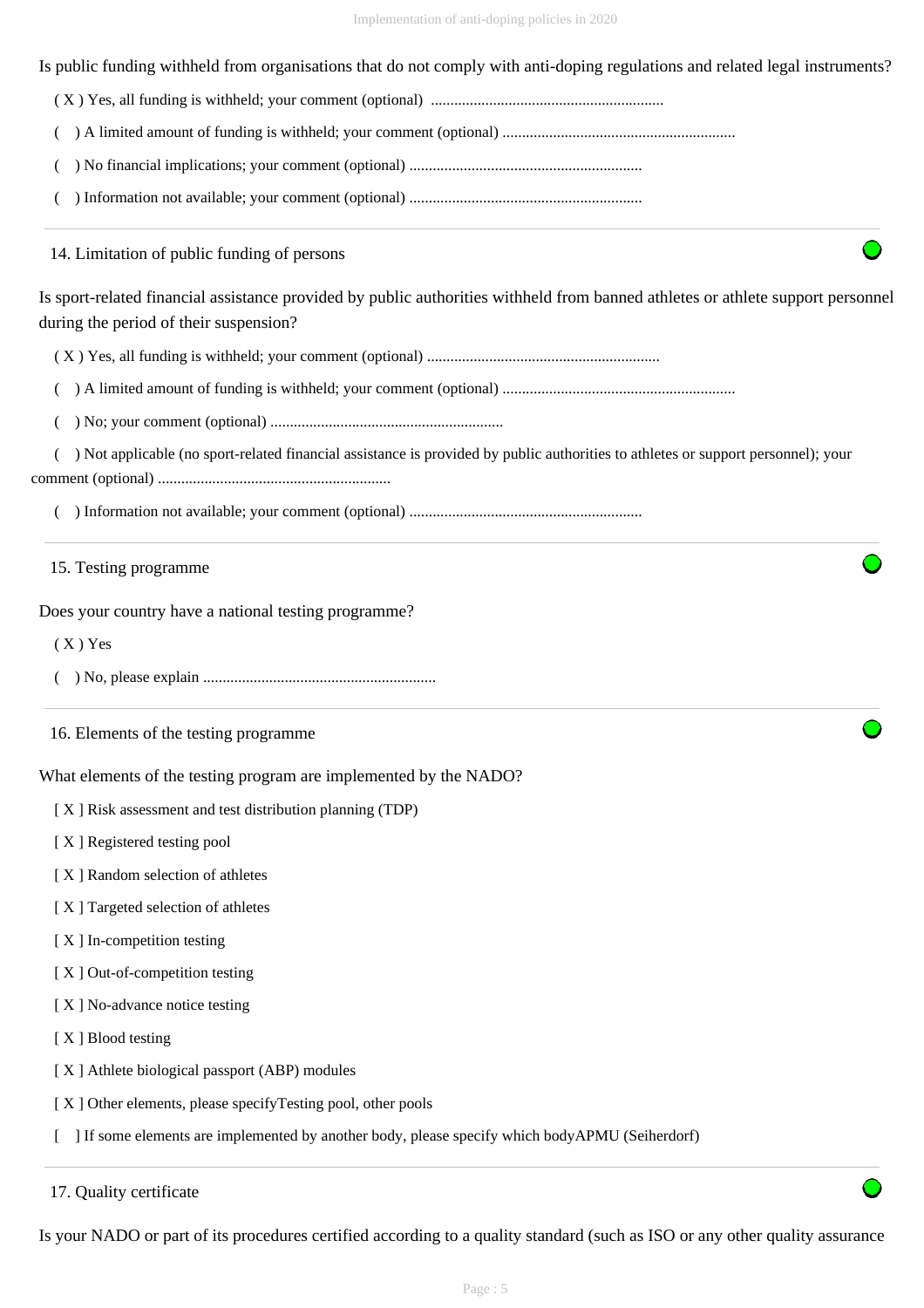#### system)?

( X ) Yes, please specify which standard, its scope and validitySO 9001, Quality Management System, valid until 27.10.2023

- ( ) In progress, please specify ............................................................
- ( ) No. Your comment (optional) ............................................................

#### Attachments

Conformity Certificate STB ISO 9001-2015.pdf

#### 18. NADO staff, committee members and other anti-doping specialists

Please outline below how many NADO staff, committees' members and other anti-doping specialists are involved in the coordination and management of your anti-doping programs (except sample collection personnel)

Min numeric value allowed : 0

[19] staff full time

[1] staff part time

[14] committees' members (including, but not limited to, members of the disciplinary panels, NADO Board, TUE, education, whereabouts, scientific, athletes, appeals, ethics and/or other committees)

[ 0 ] other specialists, please describe ............................................................

[ 1 Data not available

19. Sample collection personnel

Do you have sample collection personnel (SCP) ?

- ( X ) Yes, within the NADO
- ( ) Yes, through a service provider (Delegated third party)If necessary, service companies or NADOs are involved
- ( ) No, please explain ............................................................

## 20. Number of DCOs and BCOs

How many doping control officers (DCOs), blood control officers (BCOs) and chaperones are in your sample collection personnel programme?

Min numeric value allowed : 0

[ 25 ] DCOs; your comment (optional) ............................................................

[ 15 ] BCOs; your comment (optional) ............................................................

[ 17 ] Chaperones; your comment (optional) ............................................................

[ ] Data not available

#### 21. Laboratory

Is there a doping control laboratory in your country?

[ ] Yes, accredited or approved by WADA in accordance with the International Standard for Laboratories

[ X ] No, but a preparatory process is in progress to apply for accreditation or approval by WADA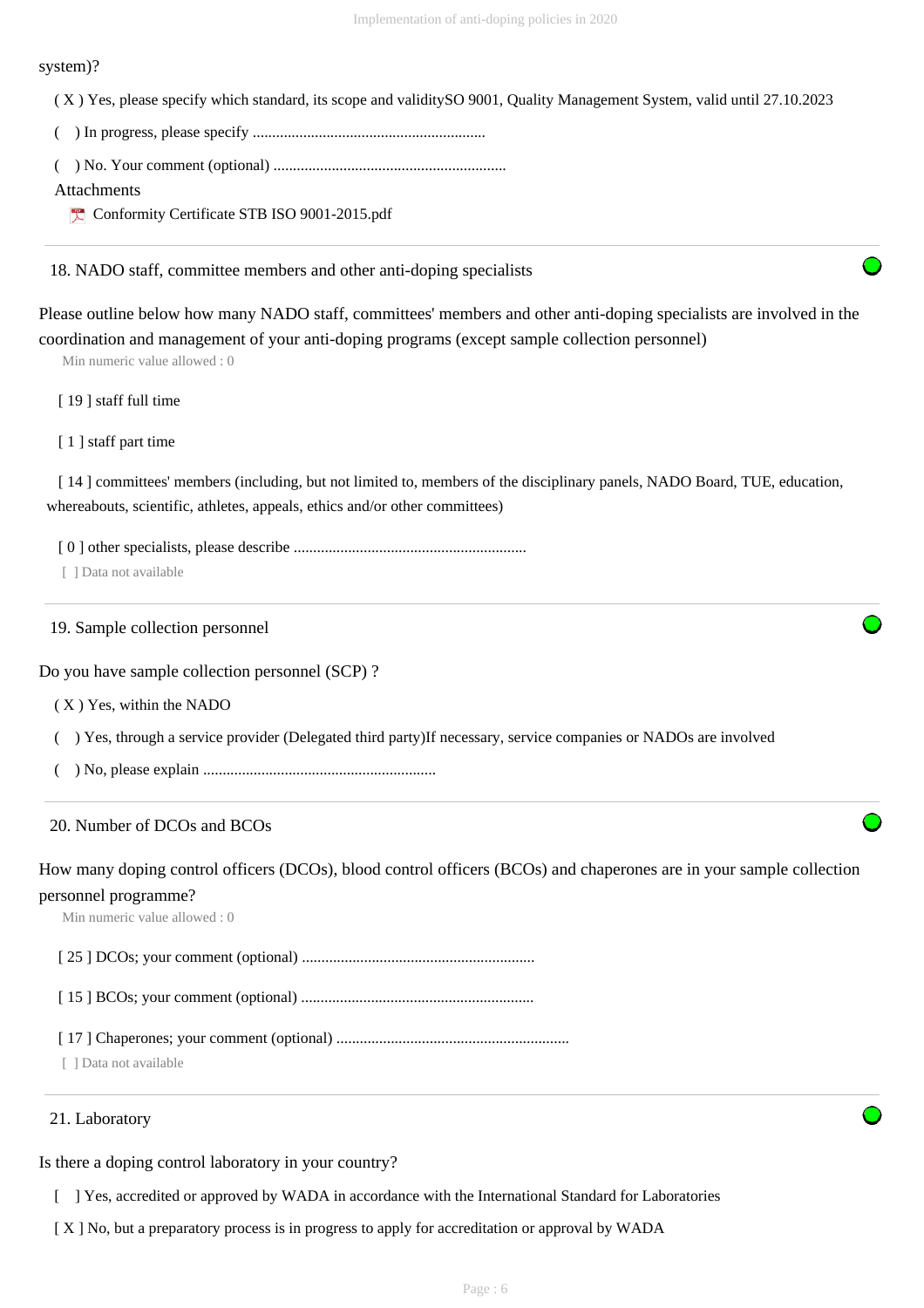$\bigcirc$ 

[ ] No

## 22. Use of WADA laboratories

Which WADA-accredited or approved laboratories are used for analysis of samples collected by your NADO as a Testing authority within your national testing program in the year 2020? Please list all that applies, including the laboratory in your own country (if you use it) and indicate the percentage of samples analysed in each laboratory. Enter "0", if you don't use this laboratory

|                                   | % of NADO samples (estimate) |
|-----------------------------------|------------------------------|
| ANKARA, TURKEY                    | $\boldsymbol{0}$             |
| ATHENS, GREECE                    | $\boldsymbol{0}$             |
| <b>BANGKOK, THAILAND</b>          | $\boldsymbol{0}$             |
| <b>BARCELONA, SPAIN</b>           | $\boldsymbol{0}$             |
| <b>BEIJING, CHINA</b>             | $\boldsymbol{0}$             |
| <b>BLOEMFONTEIN, SOUTH AFRICA</b> | $\boldsymbol{0}$             |
| <b>BUCHAREST, ROMANIA</b>         | $\boldsymbol{0}$             |
| COLOGNE, GERMANY                  | $\boldsymbol{0}$             |
| DOHA, QATAR                       | $\boldsymbol{0}$             |
| GHENT, BELGIUM                    | $\boldsymbol{0}$             |
| HAVANA, CUBA                      | $\boldsymbol{0}$             |
| HELSINKI, FINLAND                 | $\boldsymbol{0}$             |
| KREISCHA, GERMANY                 | 85                           |
| LAUSANNE, SWITZERLAND             | $\boldsymbol{0}$             |
| LONDON, UNITED KINGDOM            | $\boldsymbol{0}$             |
| LOS ANGELES, USA                  | $\boldsymbol{0}$             |
| MADRID, SPAIN                     | $\boldsymbol{0}$             |
| MONTREAL, CANADA                  | $\boldsymbol{0}$             |
| NEW DELHI, INDIA                  | $\boldsymbol{0}$             |
| OSLO, NORWAY                      | $\boldsymbol{0}$             |

Page : 7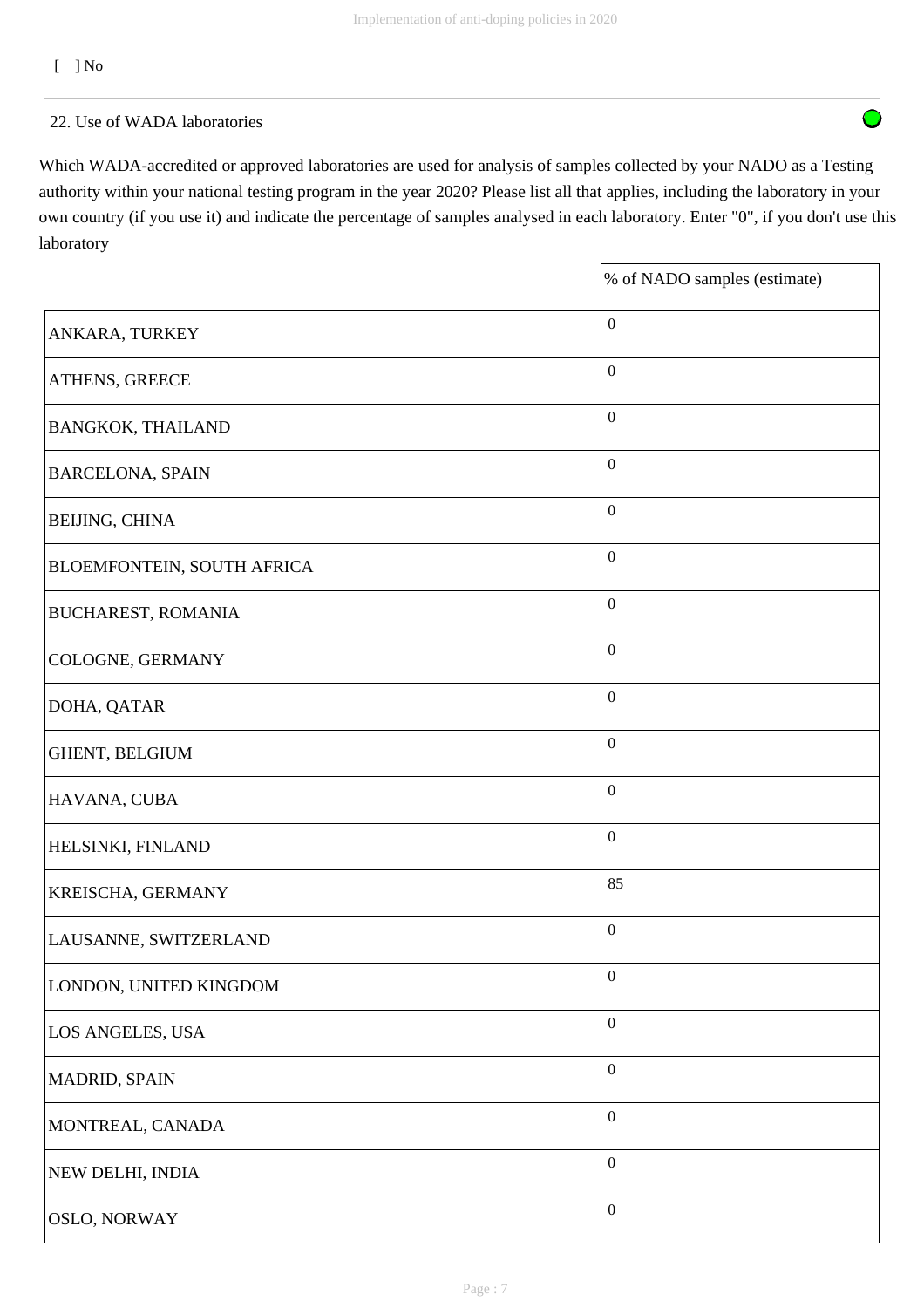| PARIS, FRANCE                 | $\Omega$ |
|-------------------------------|----------|
| <b>RIO DE JANEIRO, BRAZIL</b> | $\Omega$ |
| ROMA, ITALY                   | $\Omega$ |
| SALT LAKE CITY, USA           | $\Omega$ |
| <b>SEIBERSDORF, AUSTRIA</b>   | $\Omega$ |
| <b>SEOUL, SOUTH KOREA</b>     | $\theta$ |
| <b>STOCKHOLM, SWEDEN</b>      | $\theta$ |
| <b>SYDNEY, AUSTRALIA</b>      | $\Omega$ |
| TOKYO, JAPAN                  | $\Omega$ |
| WARSAW, POLAND                | 15       |

[ ] Data not available

## 23. Testing statistics

How many samples were collected under your national testing program in the year 2020?

|                                                             | Urine | Blood (including ABP) |
|-------------------------------------------------------------|-------|-----------------------|
| In-competition samples<br>Min numeric value allowed: 0      | 483   | 52                    |
| Out-of-competition samples<br>Min numeric value allowed : 0 | 966   | 33                    |

[ ] Data not available

## 24. Testing abroad

Did you test athletes under your authority who reside or train abroad (directly or by subcontracting other ADOs or antidoping service providers)?

( X ) Yes; your comment (optional) ............................................................

( ) Not in 2020, but we have authorisation to do so; your comment (optional) ............................................................

( ) No, we do not have authorisation to do so; your comment (optional) ............................................................

#### 25. Disciplinary system

Please describe the disciplinary process for the anti-doping rule violations and application of the T-DO Recommendation on ensuring the independence of hearing panels (bodies) and promoting fair trial in anti-doping cases [T-DO/Rec(2017)01] http://rm.coe.int/recommendation-on-ensuring-the-independence-of-hearing-panels-bodies-a/1680735159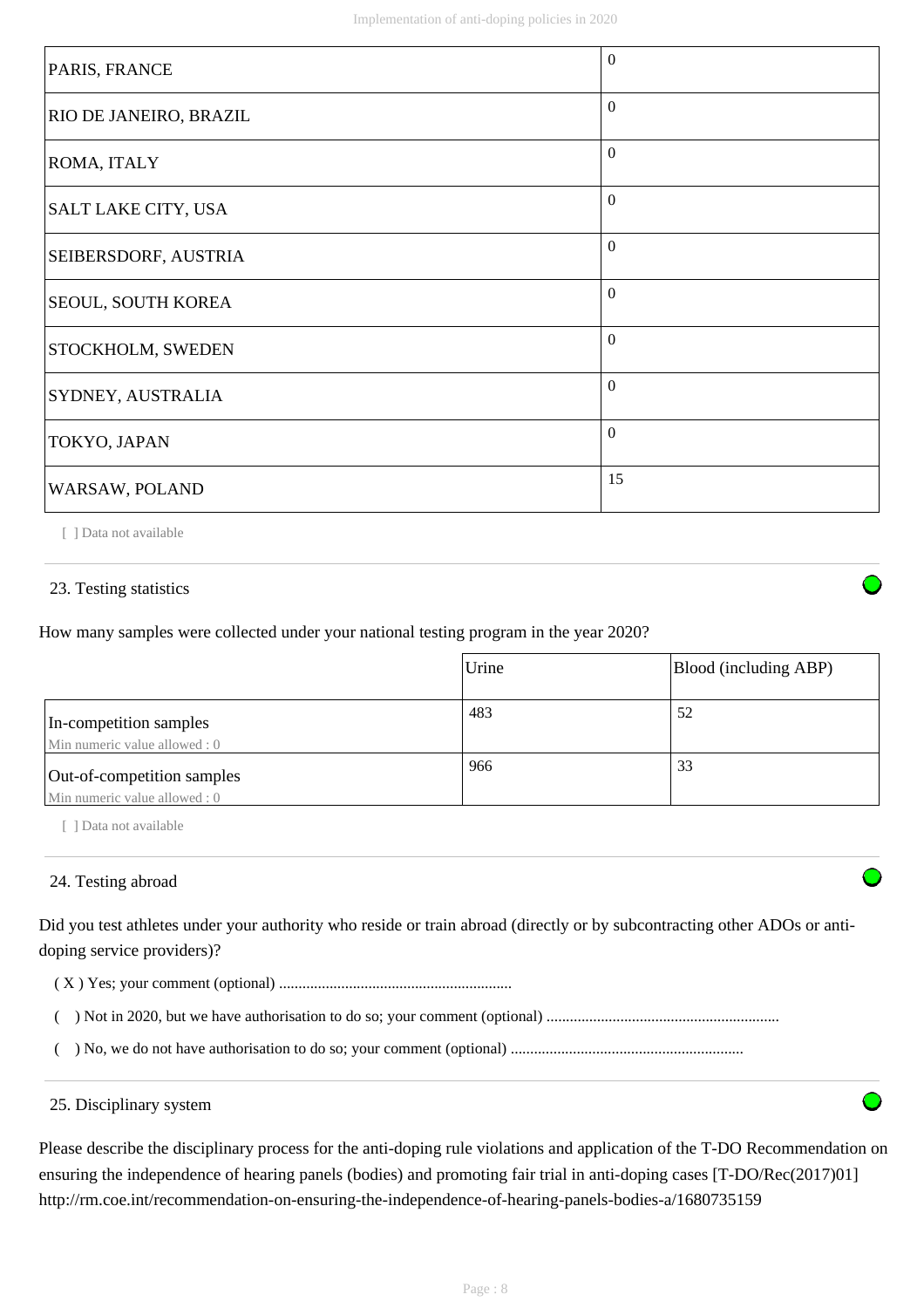| Has your State established<br>centralised panel/body in<br>charge of all hearing<br>proceedings in anti-doping<br>matters (hearing panel)?                                                       | $+$    |                |        |
|--------------------------------------------------------------------------------------------------------------------------------------------------------------------------------------------------|--------|----------------|--------|
| Is the hearing panel<br>independent, and<br>operationally independent<br>from sport movement (i.a.<br>national federations,<br>National Olympic<br>Committee, National<br>Paralympic Committee)? | $+$    |                |        |
| Is the hearing panel<br>operationally independent<br>from the government?                                                                                                                        | $+$    |                |        |
| Is the hearing panel<br>operationally independent<br>from the NADO?                                                                                                                              | $+$    |                |        |
| Are you aware of T-<br>DO/Rec(2017)01?                                                                                                                                                           | $+$    |                |        |
| Is the composition of the<br>hearing panel in line with the<br>requirements outlined in T-<br>DO/Rec(2017)01?                                                                                    | $+$    | ÷              |        |
| Are the rights of access to<br>justice ensured in accordance<br>with T-DO/Rec(2017)01?                                                                                                           | $+$    | $\blacksquare$ |        |
| Other comments                                                                                                                                                                                   | $\sim$ | $\blacksquare$ | $^{+}$ |

[ ] Data not available

## 26. Appeals system

Please describe the process for handling anti-roping rule violations appeals

Describe, upload documents or add the link to the relevant content The rules of the Court of Arbitration for Sport

#### [ ] Data not available

### Attachments

- The rules of the Court of Arbitration for Sport : http://https://union.by/files/00214/obj/110/3233/doc/%D0%A0%D0%B5%D0%B3%D0%BB%D0%B0%D0%BC%D0%B5%D0 %BD%D1%82\_2019.pdf
- REGULATIONS on the Sports Arbitration Court at a Public Association "Belarusian Republican Union of Lawyers" : http://https://union.by/files/00214/obj/110/3233/doc/%D0%9F%D0%BE%D0%BB%D0%BE%D0%B6%D0%B5%D0%BD%D 0%B8%D0%B5%20%D0%BE%20%D1%81%D1%83%D0%B4%D0%B5%202019.pdf

27. Anti-doping rule violations (ADRV)

How many anti-doping rule violations cases were initiated in 2020 and how many of these initiated cases resulted in the imposition of a sanction?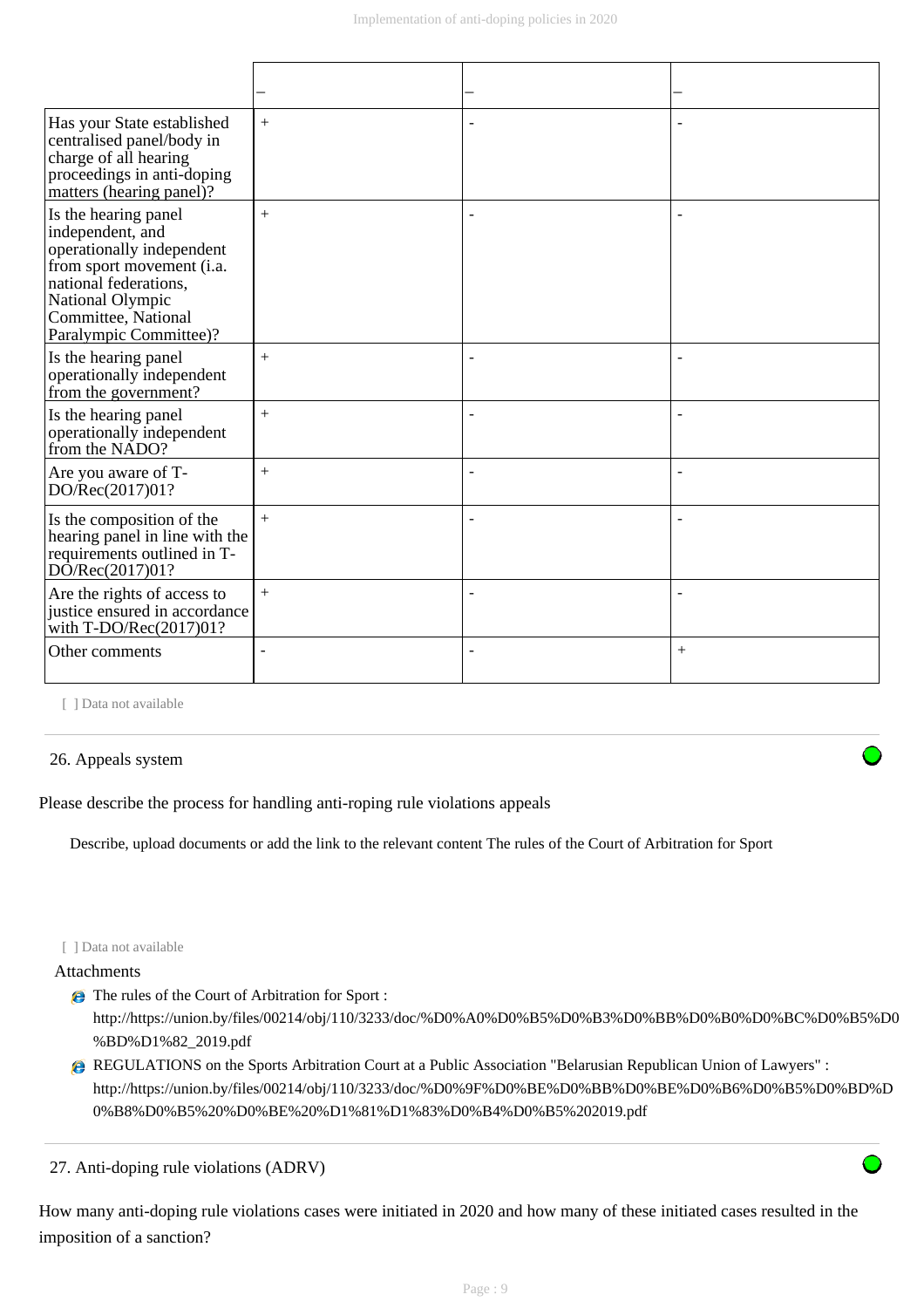|                                                                                                                                                  | Initiated cases  | Cases that resulted in a Cases that resulted in<br>sanction | no sanction      |
|--------------------------------------------------------------------------------------------------------------------------------------------------|------------------|-------------------------------------------------------------|------------------|
| Presence of a prohibited substance or its<br>metabolites or markers in an athlete's sample<br>Min numeric value allowed: 0                       | 5                | 5                                                           | $\theta$         |
| Use or attempted use by an athlete of a<br>prohibited substance or a prohibited method<br>Min numeric value allowed: 0                           | $\overline{0}$   | $\Omega$                                                    | $\theta$         |
| Evading, refusing or failing to submit to<br>sample collection<br>Min numeric value allowed: 0                                                   | $\boldsymbol{0}$ | $\Omega$                                                    | $\Omega$         |
| Whereabouts failures<br>Min numeric value allowed: 0                                                                                             | $\theta$         | $\Omega$                                                    | $\boldsymbol{0}$ |
| Tampering or attempted tampering with any<br>part of doping control<br>Min numeric value allowed: 0                                              | $\boldsymbol{0}$ | $\boldsymbol{0}$                                            | $\boldsymbol{0}$ |
| Possession of prohibited substances and<br>prohibited methods<br>Min numeric value allowed: 0                                                    | $\theta$         | $\Omega$                                                    | $\theta$         |
| Trafficking or attempted trafficking in any<br>prohibited substance or prohibited method<br>Min numeric value allowed: 0                         | $\boldsymbol{0}$ | $\mathbf{0}$                                                | $\overline{0}$   |
| Administration or attempted administration to<br>any athlete of any prohibited method or<br>prohibited substance<br>Min numeric value allowed: 0 | $\Omega$         | $\boldsymbol{0}$                                            | $\Omega$         |
| Complicity<br>Min numeric value allowed: 0                                                                                                       | $\overline{0}$   | $\boldsymbol{0}$                                            | $\boldsymbol{0}$ |
| Prohibited association<br>Min numeric value allowed: 0                                                                                           | $\Omega$         | $\boldsymbol{0}$                                            | $\boldsymbol{0}$ |

[ ] Data not available

## 28. Whereabouts failures

How many of the following whereabouts failures have you registered in 2020?

#### [ 23 ] One missed test or filing failure

## [ 1 ] Any combination of two missed tests and/or filing failures

[ ] Data not available

29. Co-operation with law enforcement agencies

What measures have been taken to ensure co-operation between NADO and law enforcement agencies in limiting illegal availability of doping substances?

[ ] Law, please specify ............................................................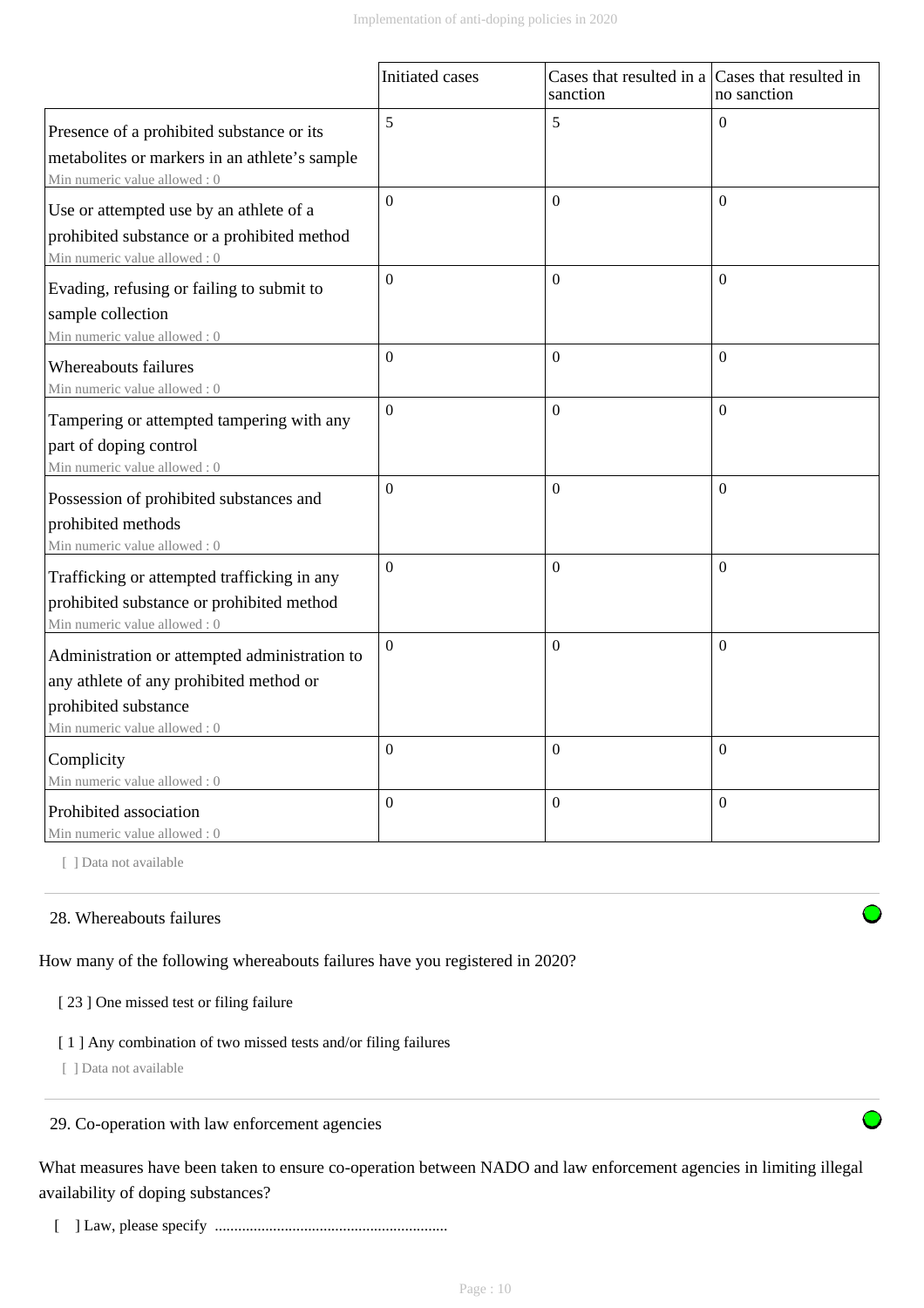[ X ] Agreement, please specify Cooperation between BNADA and the other state authorities in the field of anti-doping

[ ] Ad hoc activities, please specify ............................................................

[ X ] Other, please specify Contacting within the framework of Intergovernmental Coordination Anti-Doping Council

[ ] None; your comment (optional) ............................................................

30. Sanctions for doping trafficking

Are there specific penalties or sanctions for illegal circulation of doping substances, in addition to those regulating the movement of medicines and narcotics?

[ X ] Criminal penalties, please specify prison term

- [ ] Financial penalties, please specify ............................................................
- [ ] Administrative or civil sanctions, please specify ............................................................

[ X ] Professional disciplinary actions, please specify termination of contract

- [ ] None of above, please explain ............................................................
- [ ] Not available; your comment (optional) ............................................................

31. Statistics on doping trafficking

Do law enforcement agencies share data on the seizure of doping substances with the NADO?

 ( X ) Yes, please specify how many seizures have been reported in 20208 online stories were closed, 73 different products containing prohibited substances were confiscated

( ) No. Your comment (optional) ............................................................

( ) Other, please specify ............................................................

32. Whistleblowers

Is your NADO implementing a whistleblower policy/programme?

( ) Yes; any comment ............................................................

 ( X ) No, but a preparatory process is in progress to develop a whistleblower policy/programme; any commentthe Report doping module is functioning on the agency's website

( ) No; any comment ............................................................

33. Legal background for Whistleblower policy

If your NADO implements a Whistleblower policy/programme, please describe the legal framework for this programme

[ ] National legislation

[ X ] NADO Rules

- [ ] Direct application of WADA Whistleblowing programme/policy and procedure for reporting misconduct
- [ ] Direct application of the rules of one or more international sports organisations, if yes, please list them

............................................................

[ ] Other. Please describe ............................................................

[ ] Not applicable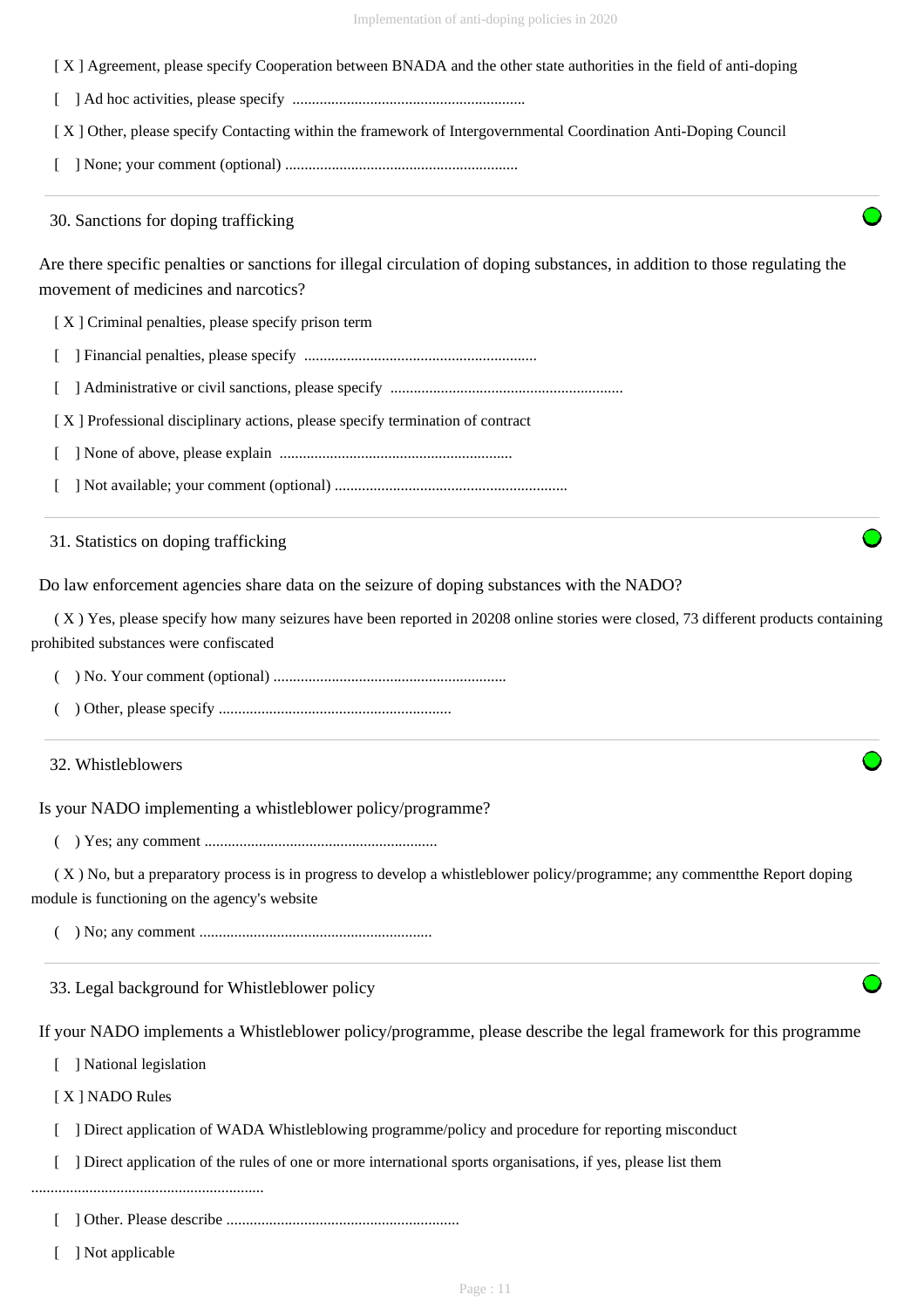## 34. Organisation of anti-doping education

Which organisations are involved in implementing anti-doping education programs?

[ X ] National anti-doping organisation

- [ X ] Ministry responsible for sport
- [ X ] Ministry responsible for education
- [ X ] Ministry responsible for health
- [ ] Other governmental body ............................................................
- [ X ] National sport federations
- [ X ] Regional/municipal sport organisations
- [ X ] Universities
- [ ] Schools
- [ ] Sport clubs
- [ X ] Other bodiesBelarusian Olympic Reserve Colleges

## 35. Anti-doping education themes

What types of anti-doping message are provided for different target groups?

|                      | elite<br>athletes | young<br>athletes | recreatio<br>nal<br>athletes | sports<br>officials               | coaches         | medical<br>personne pupils        | school                                             | media                                    | general<br>public                 | other                 |
|----------------------|-------------------|-------------------|------------------------------|-----------------------------------|-----------------|-----------------------------------|----------------------------------------------------|------------------------------------------|-----------------------------------|-----------------------|
| National and         | [X]               | [X]               | [X]                          | [X]                               | $\lceil \rceil$ | [X]                               | $[ \ ]$                                            | $\begin{bmatrix} 1 \end{bmatrix}$        | $\lceil \cdot \rceil$             | [X]<br>teachers,      |
| International anti-  |                   |                   |                              |                                   |                 |                                   |                                                    |                                          |                                   | university<br>staff   |
| doping rules         |                   |                   |                              |                                   |                 |                                   |                                                    |                                          |                                   |                       |
| Harm of doping to    | [X]               | [X]               | [X]                          | $\begin{bmatrix} 1 \end{bmatrix}$ | [X]             | [X]                               | $\begin{bmatrix} 1 \end{bmatrix}$                  | $[ \ ]$                                  | $\begin{bmatrix} 1 \end{bmatrix}$ | $\lceil \; \rceil$    |
| the spirit of sport  |                   |                   |                              |                                   |                 |                                   |                                                    |                                          |                                   |                       |
| Athletes and         | [X]               | [X]               | $\lceil \rceil$              | [X]                               | [X]             | [X]                               | $\overline{\phantom{a}}$<br>$\left[ \quad \right]$ | $\sqrt{ }$                               | $\lceil \cdot \rceil$             | $\lceil \cdot \rceil$ |
| athlete support      |                   |                   |                              |                                   |                 |                                   |                                                    |                                          |                                   |                       |
| personnel's rights   |                   |                   |                              |                                   |                 |                                   |                                                    |                                          |                                   |                       |
| and responsibilities |                   |                   |                              |                                   |                 |                                   |                                                    |                                          |                                   |                       |
| Consequences of      | [X]               | [X]               | [X]                          | [X]                               | [X]             | $\begin{bmatrix} 1 \end{bmatrix}$ | $\mathbf{I}$<br>$\mathbb{L}$                       | $\mathbb{L}$<br>$\overline{\phantom{a}}$ | $\begin{bmatrix} 1 \end{bmatrix}$ | [X]<br>teachers,      |
| doping, including    |                   |                   |                              |                                   |                 |                                   |                                                    |                                          |                                   | university<br>staff   |
| sanctions, health    |                   |                   |                              |                                   |                 |                                   |                                                    |                                          |                                   |                       |
| and social           |                   |                   |                              |                                   |                 |                                   |                                                    |                                          |                                   |                       |
| consequences         |                   |                   |                              |                                   |                 |                                   |                                                    |                                          |                                   |                       |
| Substances and       | [X]               | [X]               | $\lceil \rceil$              | [X]                               | [X]             | [X]                               | $\begin{bmatrix} 1 \end{bmatrix}$                  | $[ \ ]$                                  | $\begin{bmatrix} 1 \end{bmatrix}$ | [X]<br>teachers,      |
| methods on the       |                   |                   |                              |                                   |                 |                                   |                                                    |                                          |                                   | university<br>staff   |
| Prohibited List      |                   |                   |                              |                                   |                 |                                   |                                                    |                                          |                                   |                       |
| Doping control       | [X]               | [X]               | $[ \ ]$                      | $\begin{bmatrix} 1 \end{bmatrix}$ | [X]             | [X]                               | $\begin{bmatrix} 1 \end{bmatrix}$                  | $\begin{bmatrix} 1 \end{bmatrix}$        | $[ \ ]$                           | [X]<br>teachers.      |
| procedures           |                   |                   |                              |                                   |                 |                                   |                                                    |                                          |                                   | university<br>staff   |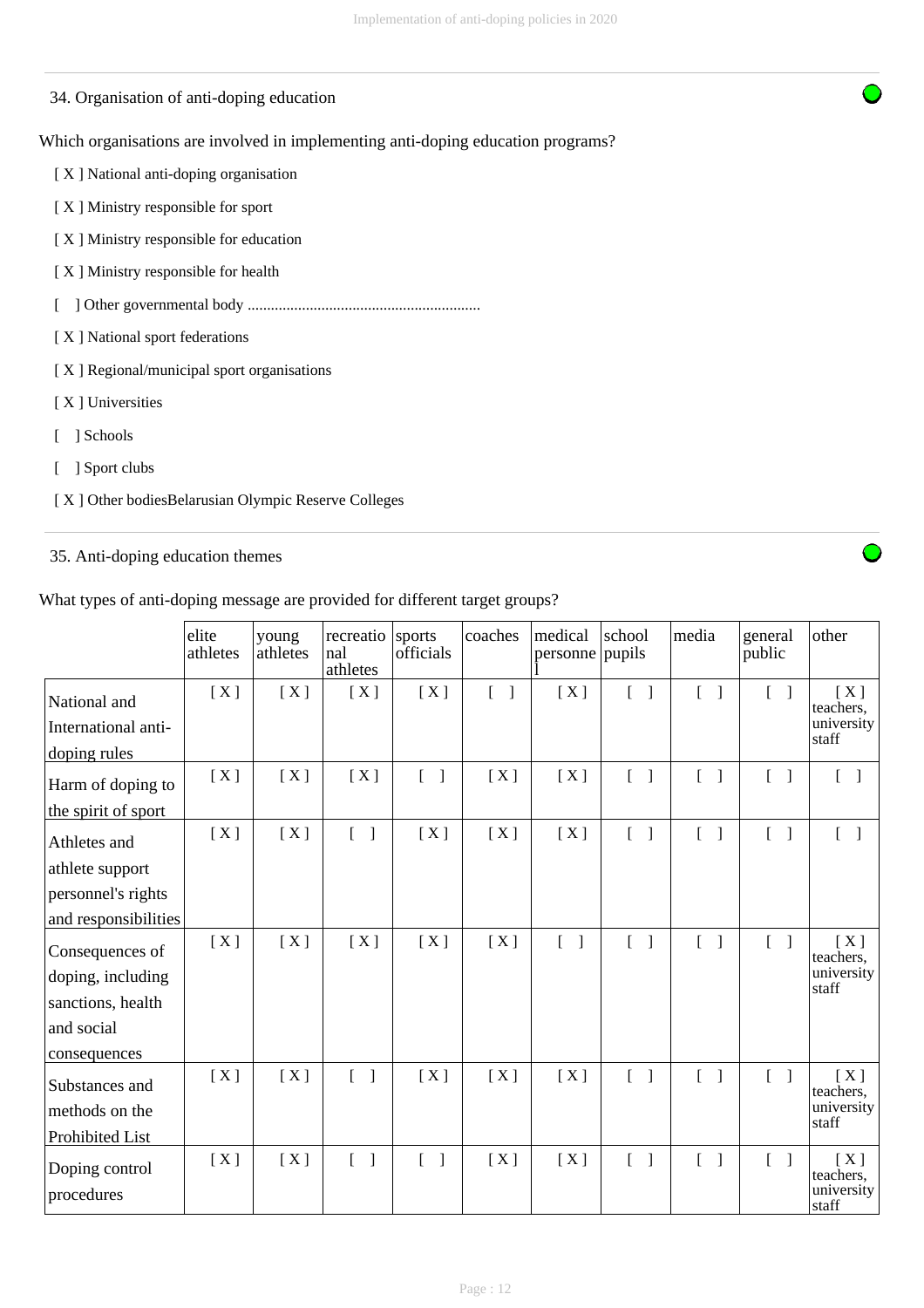| Therapeutic use<br>exemptions<br>(TUES)   | [X] | [X] |  | [X] | [X] |  |  |
|-------------------------------------------|-----|-----|--|-----|-----|--|--|
| Applicable<br>whereabouts<br>requirements | [X] | [X] |  |     |     |  |  |

## 36. Nutritional supplements

What measures have been taken to address the problems related to nutritional supplements in sport?

- [ ] Restrict availability
- [ ] Control of production
- [X] Provide quality assurance
- [X] Comprehensive labelling
- [ ] Limit advertising and promotion
- [ X ] Educational and informational measures
- [ ] Other, please specify: ............................................................

## 37. Anti-doping research

Has any anti-doping research been undertaken or supported?

- ( ) Yes; your comment (optional) ............................................................
- ( X ) Yes, to a limited extent; your comment (optional) ............................................................
- ( ) No; your comment (optional) ............................................................
- 38. Areas of anti-doping research

What are the areas of anti-doping research?

- [ ] Doping prevention
- [X] Detection methods
- [ X ] Behavioural and social aspects of doping
- [ ] Health consequences of doping
- [ X ] Physiological and psychological training programmes
- [ ] Emerging substances or methods
- [ ] Alternative testing methods
- [ ] None
- [ ] Other; your comment (optional) ............................................................

39. Publication of anti-doping research

How many articles with the results of this research have been published in peer-reviewed scientific journals? Please upload a summary or share links to resources, if available